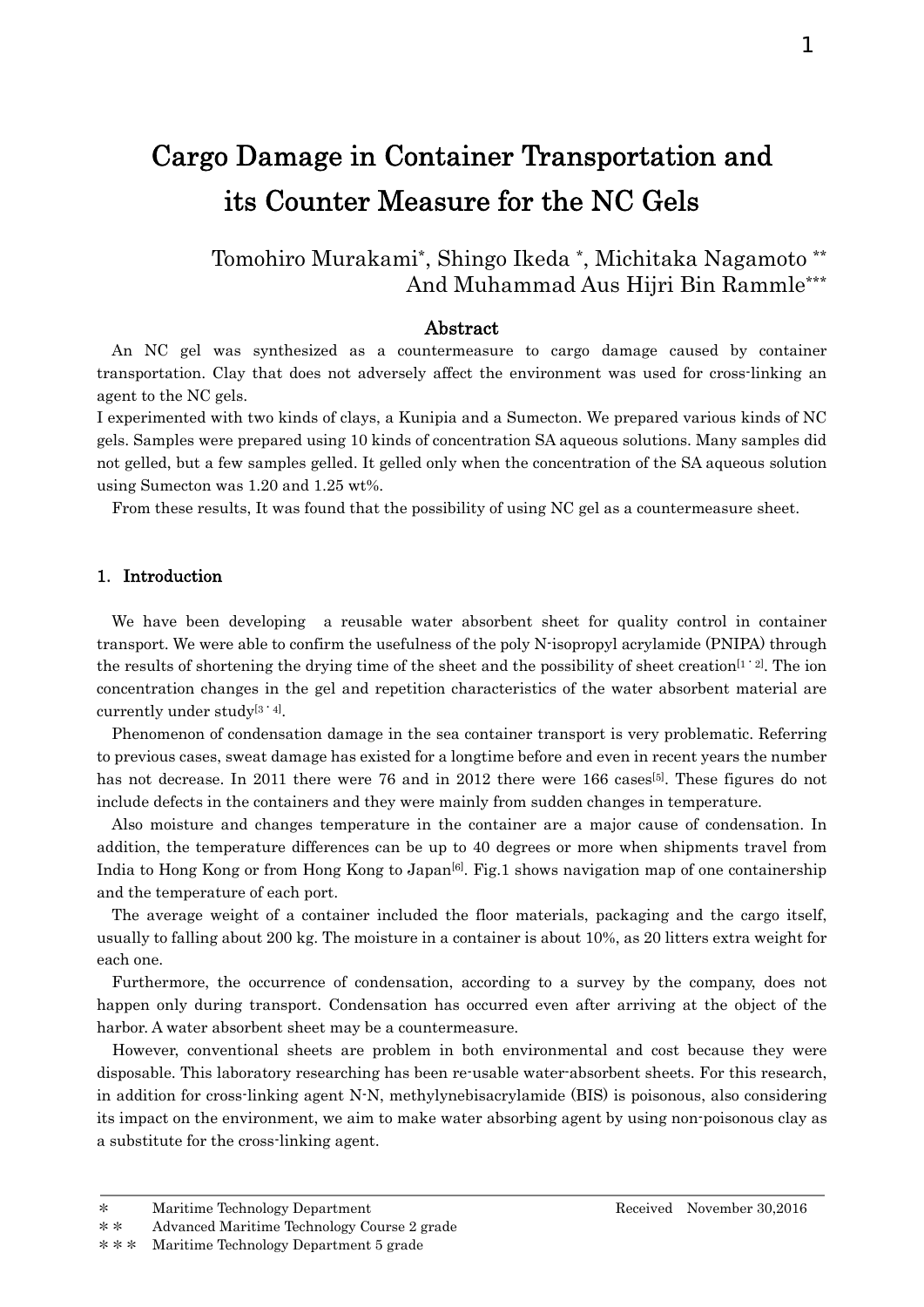

**Fig.1** Navigation map of one containership and the temperature of each port<sup>[7]</sup>.

#### 2.Polymer gel and Clay

The definition of gel cannot be determined specifically because the gel itself has various different types. The nearest examples in our daily lives would be translated to agar, eggs or tofu and those are actually can be called gels<sup>[8]</sup>. There are other gels used as desiccants, and there are gels as contact lenses. Gels are used in various forms in daily life. However, we just do not realize those. In our body also includes gel which everyone does not know about. Gel is an important thing in our daily lives but we would only know it just for a little point of a big mountain. The application of gel is a reality but there are still undiscovered parts of it.

There are many forms of gel in our surroundings. This includes diapers, contact lenses and aroma products and in civil engineering there is shock absorbing material. We think while focusing on water absorption performance ability in gels, it would be water absorbent also so that it can be manifested in engine rooms in ships.

Clay has various functions in construction, pottery and industries. Clay is defined as an inorganic mineral. It can be processed or purified according to their use respectively<sup>[9]</sup>.

In our research, we used the clay from Kunimine Industries which based on the clay called Bentonite. The characteristics of Bentonite which includes the ability to swell up over 10 times when absorbing water and give no negative impact to the environment. For this reason, it would be a possible source in making an environmental friendly reusable water absorbing sheet.

Kunipia is purified bentonite which the characteristics of bentonite mostly remains. Sumecton is a synthetic organic polymer with a Saponite structure. It is said that only Kunimine Industries synthesizes and manufactures Saponite. Both of these types of clay is used in our research. It's shown in the Fig.2. The relationship between bentonite, smectite and saponite is shown in the Fig.3. Both of them are montmorillonite as the main component, but there are differences in other components.

In recent research, soft material experiments using clay are topics<sup>[10]</sup>. It is an experiment that polymer gel was made by dispersing layered clay in Sodium polyacrylate so that molecules could be crosslinked<sup>[11]</sup>. An interesting point of this experiment is that more than  $95\%$  of the material is made of water. It turned out that using this clay successfully makes it possible to make new materials without adversely affecting the environment. The development of materials using clay and polymer structures has the possibility to be applied in various fields. Therefore, we conducted experiments to combine gel and clay so far.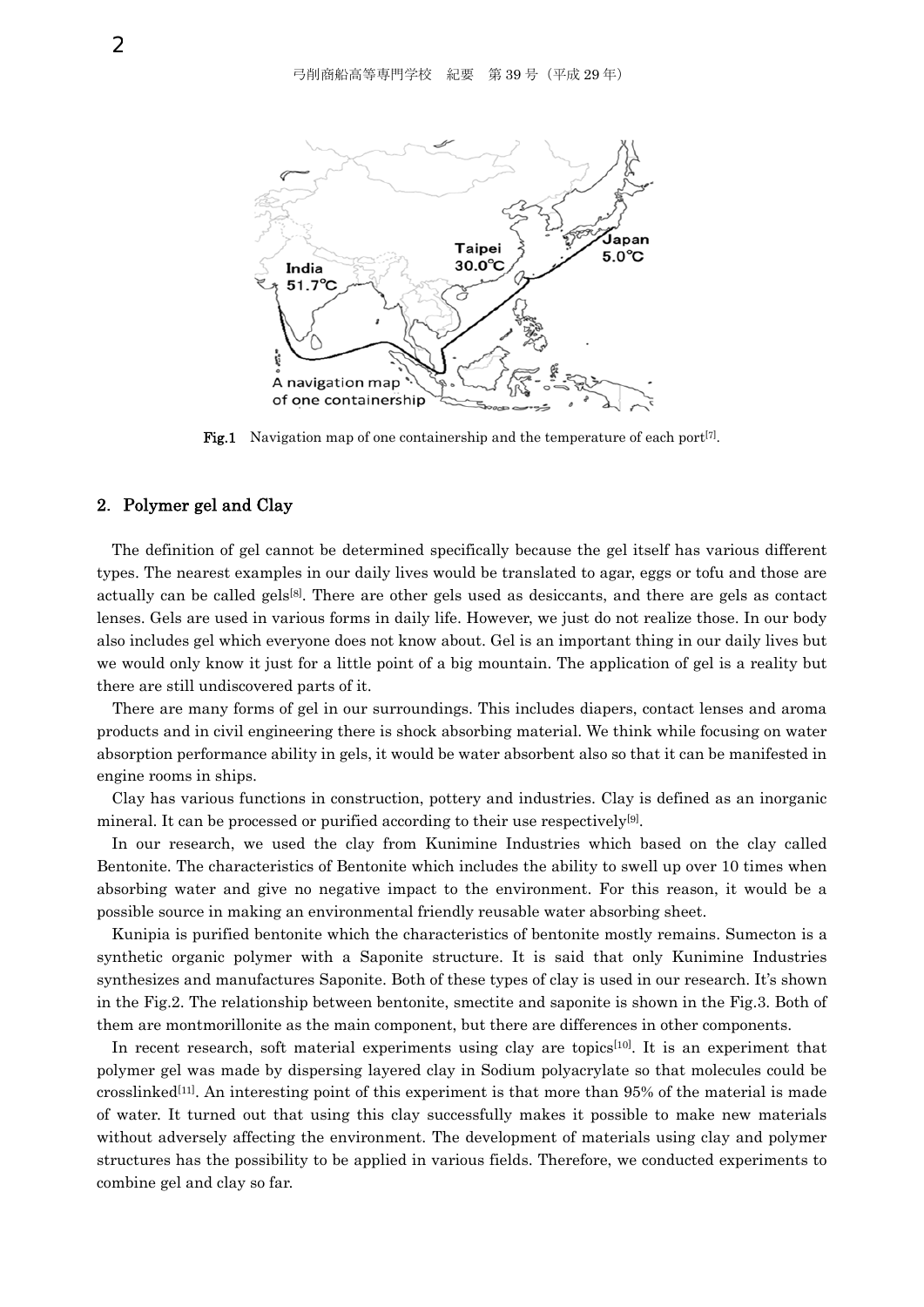

| <b>Smectite</b>  | <b>Bentnite</b>                                         |
|------------------|---------------------------------------------------------|
| Montmorillonite  | Quartz, Feldspars,<br><b>Carbonate Minerals</b><br>etc. |
| Saponite         |                                                         |
| <b>Hectorite</b> |                                                         |
| Sauconite        |                                                         |
| etc.             |                                                         |

Fig.2 Kunipia and Smecton Fig.3 Relationship between Bentonite, Smectite and Saponite

# 3.Experiment

# 3.1 Preparation of gel

10 Types of 50ml Sodium Acrylate solution (0.50, 0.80, 1.00, 1.10, 1.15, 1.20, 1.25, 1.30, 1.40, 1.50 [wt%] ) is prepared and 1 g from two types of clay which is Kunipia and Sumecton is dissolved for each solution. Then, 3.88 g of N-isopropylacrylamide monomer (NIPA) is dissolved. After that, 120 μl of N, N, N', N'- tetramethylethylenediamine (TEMED) as polymerization accelerant and 0.02 g of Ammonium Persulfate (AP) as initiator is added before to be left in incubator on 20 ℃ for 24 hours for gelling.

#### 3.2 Experiment methods

Gels that are previously made contain BIS as cross-linking agent which is replaced with clay in this experiment. As BIS is present we think that the concentration of SA solution is unrelated to the process of gelling. So, we are investigating on how will gelling occur when BIS is absent. Starting from the normal amount that is commonly used, we think that SA as ionizer is inadequate and decided to increase the concentration gradually. The results are shown in the Table 1 and 2 along with the weight ratio of NIPA on 1g of SA. Fig.4 shows the preparation of the sample.



Fig.4 Sample preparation image

# 4.Results and discussion

## 4.1 Results of Kunipia

 The production of gel for this research is made by replacing BIS with clay as a cross-linking agent. We used Kunipia and Sumecton based on gelling ability from previous research made. We tested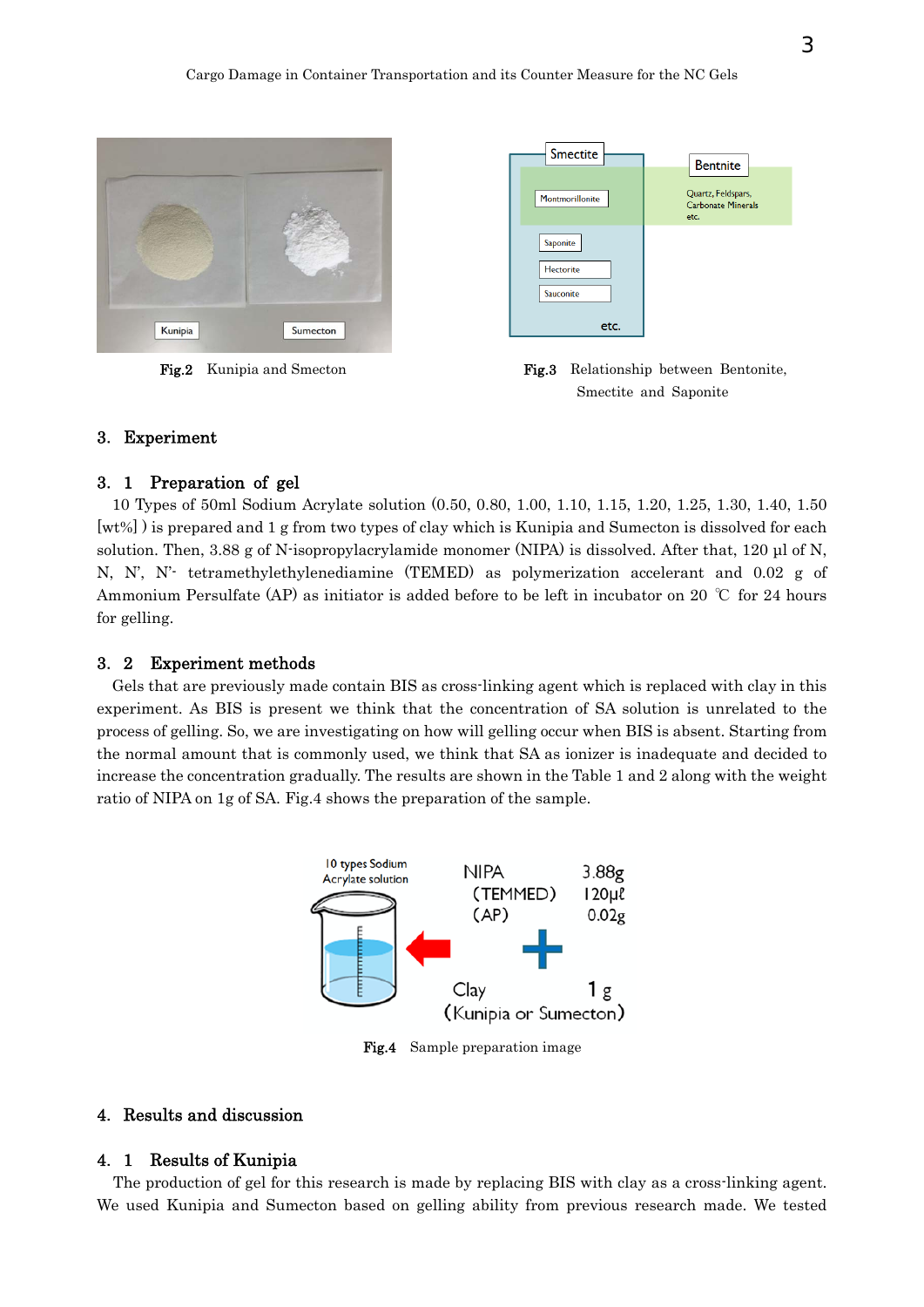gelling of clay on every concentration of SA solution because we do not know on which would make gelling occur. The concentration of NIPA as main chain, TEMED as accelerant and AP as initiator remains the same.

The experiment results for Kunipia on every concentration of SA tested is as shown in Table 1. From here, we concluded that Kunipia could not gel in SA solution. It was shown in the Fig.5.

As previously Kunipia was able to gel in the presence of BIS, we think it would be possible for it to cross-link NIPA as a replacement. However, the experiment results show that gelling is not possible for Kunipia as a cross-linking agent even when concentration of SA solution is in its highest and lowest possible.

Table 1 Experiment results of Kunipia

| [wt%]<br><b>SA Concentration</b> | Gelling  |
|----------------------------------|----------|
| 0.5(NIPA15.52:SA1)               | ×        |
| 0.8(NIPA9.70:SA1)                | ×        |
| 1(NIPA7.76:SA1)                  | ×        |
| 1.1(NIPA7.05:SA1)                | ×        |
| 1.15(NIPA6.75:SA1)               | ×        |
| 1.2(NIPA6.47:SA1)                | ×        |
| 1.25(NIPA6.21:SA1)               | $\times$ |
| 1.3(NIPA5.97:SA1)                | ×        |
| 1.4(NIPA5.54:SA1)                | ×        |
| 1.5(NIPA5.17:SA1)                | ×        |



Fig.5 Experiment sample of Kunipia

#### 4.2 Results of Sumecton

The experiment result for each concentration of SA solution by using Sumecton is as shown in table 2. Fig.6 shows a sample with concentration of SA aqueous solution was 1.20 wt%. From here, gelling occurs in two types of concentration.

Sumecton is also expected to be a cross-linking agent for main chain NIPA. In this experiment, the highest and lowest possible concentration of SA is tested until gelling of Sumecton occurs when we found that gelling occurs on the concentration of SA solution on 1.20 wt%, another confirmation test is conducted on the same concentration and on the range of 0.05 around which is 1.15 wt% and 1.20 wt%.

| <b>SA Concentration</b><br>$[wt\%]$ | Gelling |
|-------------------------------------|---------|
| 0.5(NIPA15.52:SA1)                  | ×       |
| 0.8(NIPA9.70:SA1)                   | ×       |
| 1(NIPA7.76:SA1)                     | ×       |
| 1.1(NIPA7.05:SA1)                   | ×       |
| 1.15(NIPA6.75:SA1)                  | ×       |
| 1.2(NIPA6.47:SA1)                   | ∩       |
| 1.25(NIPA6.21:SA1)                  | O       |
| 1.3(NIPA5.97:SA1)                   | ×       |
| 1.4(NIPA5.54:SA1)                   | ×       |
| 1.5(NIPA5.17:SA1)                   | ×       |

Table2 Experiment results of Sumecton



Fig.6 Experiment sample of Sumecton